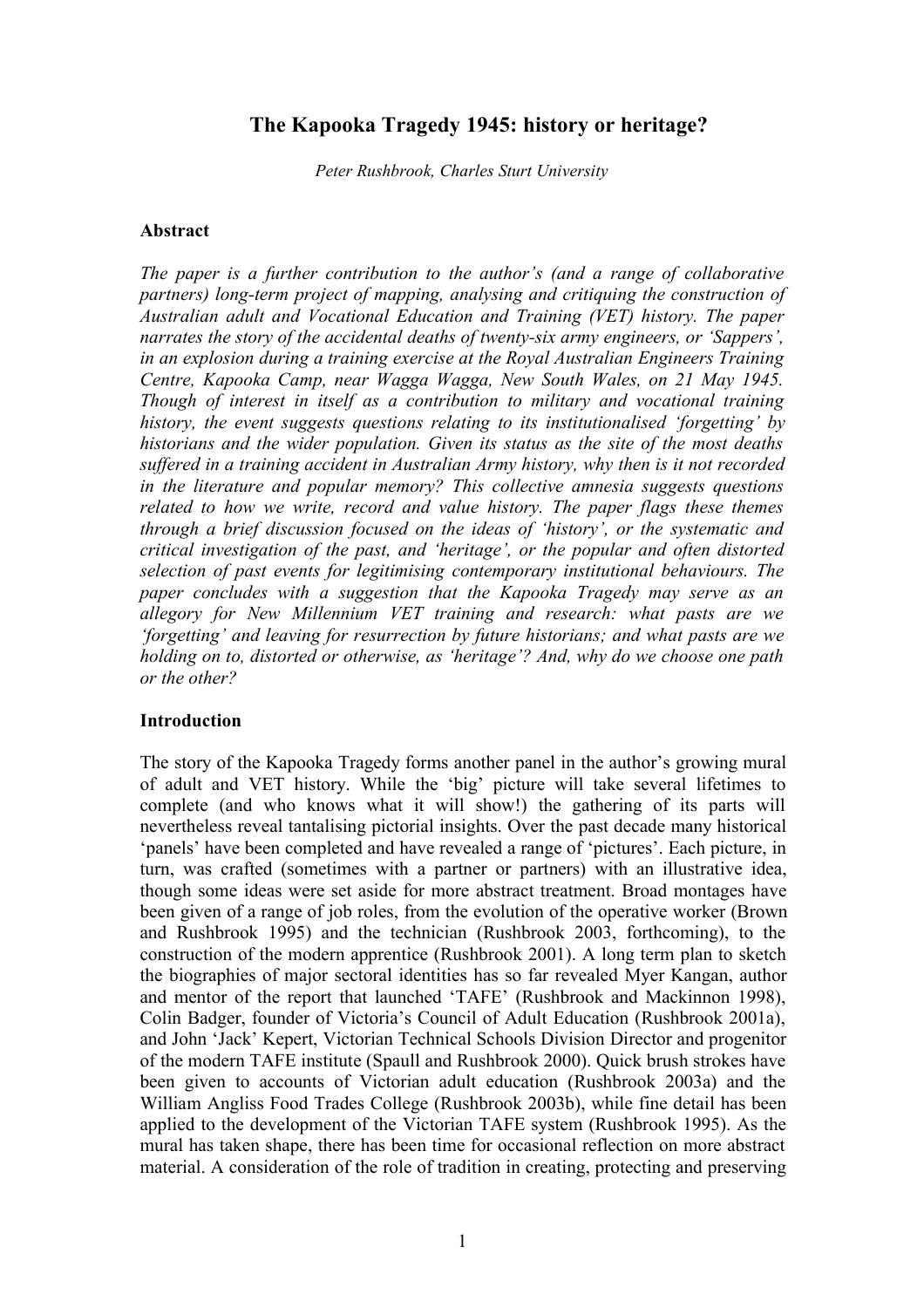institutional boundaries (Rushbrook 1997, 1997a) was followed by later musing on the role of history in forming the VET sector's self-image (Rushbrook and Brown 2001). At the heart of the VET sector is also the enduring theme of 'the construction the 'good worker', an image without which the sector could have hardly drawn breath (Boughton, Brown, Merlyn and Rushbrook 2002; Rushbrook 1995: 93-94). The importance of this particular image will remain for some time the focus of future historical work (for example, Boughton, Brown, Merlyn and Rushbrook 2003).

The image of the Kapooka Tragedy may be located in a distant corner of the vast adult education and VET mural, but, like all carefully crafted works, is worthy of fine treatment. In many ways it symbolises the countless similar stories of education and training that inform and underpin contemporary vocational education practice. But unlike most New Millennium vocational education research, which tends to be located in some kind of abstracted statistical playground, the Kapooka Tragedy is grounded, to paraphrase Manning Clark, in a people, a time and a place (Clark 1975:433). It is therefore unique and not intended to be replicated, collated or averaged for a higher pragmatic purpose. It should be enjoyed as a story of value in itself, yet illustrative of the potential of the science and craft of history and what it can offer to a discipline grounded, it appears sadly, in the continuous present.

The remainder of the paper narrates the Kapooka Tragedy and its aftermath. The evidence consulted represents the first stage of a detailed investigation of the incident. The narrative is followed by a discussion of the role of 'history' and 'heritage' in understanding the event's place in Australian popular memory. By way of analogy, the implications of this discussion have applicability to the history of vocational education practice and its long-term rescue from, in a twist of E. P. Thompson's words, 'the enormous condescension of posterity' (Thompson 1984: 12).

### **The Kapooka Tragedy**

## *Morning*

Sergeant Herbert 'Jack' Pomeroy woke early on the morning of Monday 21 May 1945. He needed to. His temporary home with local police-officer Constable Harry Hickson was in Wagga Wagga's Beckwith Street, about five miles from work with the army's First Battalion at the Royal Australian Engineers Training Centre (RAETC), Kapooka Camp. Reveille was at 0630, the beginning of the army day. A miner and munitions factory worker in civilian life, and a Sixth Division veteran who had seen service in the Middle-East and New Guinea, he was well equipped to instruct new recruits in the deadly art of destruction through explosion. Although 'being very bored with the inactivity of an instructor' and wanting to return to New Guinea to fight with his mates in what were known to be the final months of war (Victory in Europe was declared earlier in the month), he was nevertheless in high spirits. He had just enjoyed a relaxing weekend with his family, who had travelled with him to Wagga from Melbourne six months before. His wife Dorothy and four children under five were justifiably proud of him. Apart from being a devoted, non-drinking family man and distinguished soldier who had 'made good' after emigrating from Reading, England, he was also widely-known and admired as a leading Victorian amateur cyclist. No doubt Dorothy and the children wished him well for the day before leaving, as it was his thirty-first birthday. None knew it was their last goodbye. (Visit to Wagga Wagga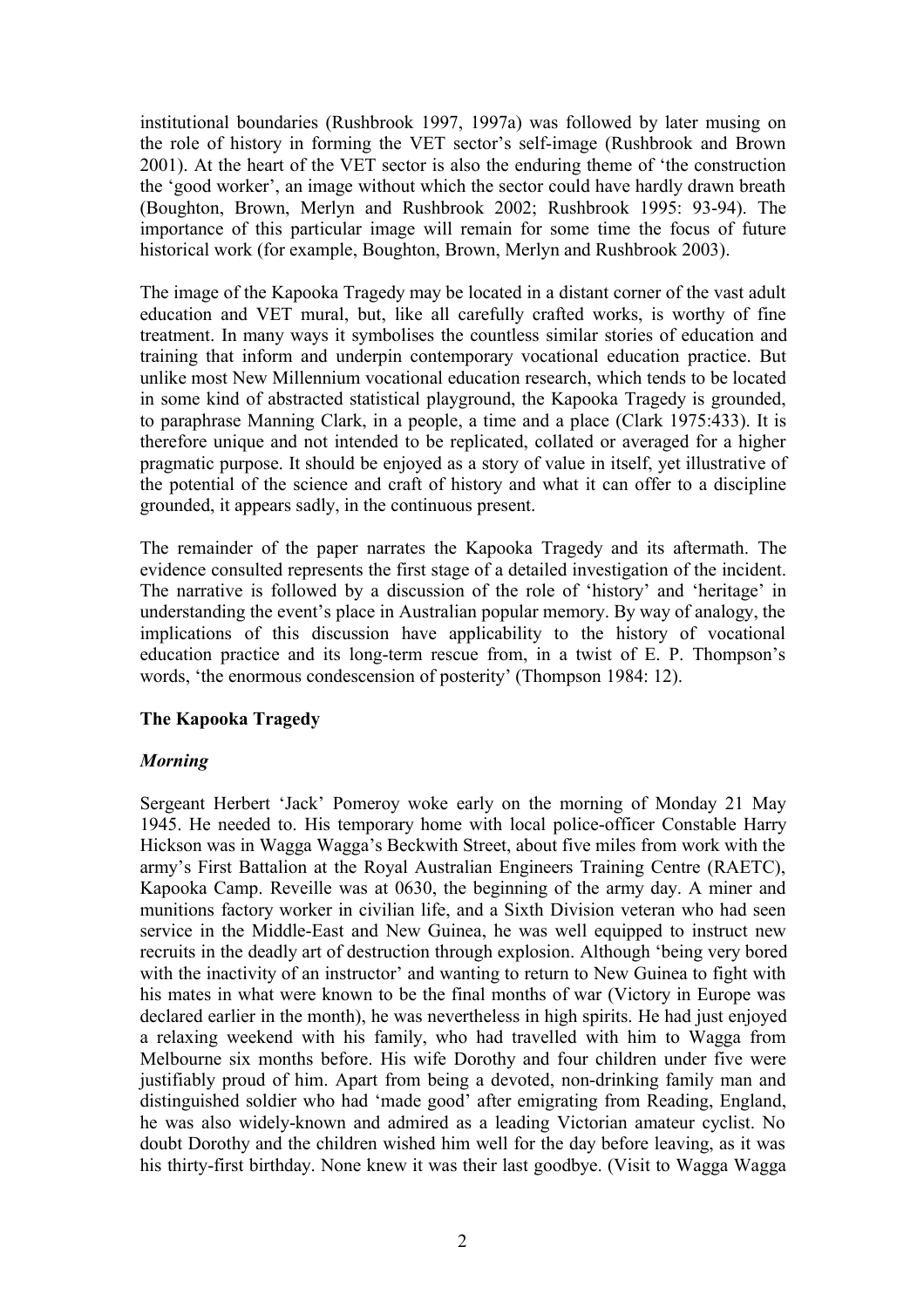Commonwealth War Cemetery; *Daily Advertiser* 24 May 1945; *Australian War Memorial Roll of Honour*: VX 57880; AA MT885/1:51/1/209, Minute AG12a (2) 16 June 1945; Bolton 1990: 19.)

At Kapooka Camp 8 000 or so residents similarly stirred to greet the crisp but clear autumn dawn. In 1945 the camp presented a dishevelled appearance. Nestled in the forested southern slopes of the Pomingalana Range overlooking rich Riverina farmland, it consisted of a series of dirt tracks, low wooden buildings, temporary huts and countless rows of tightly packed tents. Wagga, however, was proud of 'its' camp. Local aldermen had fought from 1939 for its location in the district after the local showground was found inadequate as a regional recruiting depot. They did not need to fight hard, though, as Wagga's position equidistant between Sydney and Melbourne on a loop of the main railway line made it a prime location. At the same time a rationalisation of engineer or 'Sapper' training from six to two sites (Western Australia's isolation meant it was left alone) secured its purpose. The camp's closeness to several airfields added to its strategic value as a training centre. Local talk that 'Kapooka' a Wiradjuri word thought to mean 'place of wind', was selected by local lad and supreme military commander General Thomas Blamey, was most likely apocryphal. (*The Leader* 9 January 1980; *The Daily Advertiser* 15 December 1990; Hyder Consulting1998: 18-20; Sharp 1990; Morris 1999: 197-198.)

Crammed six to a tent, the camp's trainees dressed quickly but carefully, tidied their stretchers, blankets and straw mattresses and placed personal possessions in modest storage facilities. They wore standard army issue outer wear: khaki pants, shirts and jackets marked with rank and unit, an instantly identifiable slouch hat, but folded down, deeply shined black boots, seemingly defying the all-present dust and mud, and black webbing with attached bayonet and water canteen. Away from the gaze of sergeants and corporals who punitively enforced the army's unwavering dress code, recruits favoured wearing civilian underwear, carefully labelled by loved ones; army issue underwear scratched and irritated, adding discomfort to an already tough training regime. A final adornment was a scrupulously maintained rifle, most likely a Lee-Enfield .303.

Upon leaving their tents, the recruits lined up for first roll call. Many answered for mates clandestinely making their way back from Wagga following a night spent with a loved one, or from the nearby Uranquinty pub after a heavy drinking session. Breakfast in one of the makeshift huts was a hearty affair. Globs of scrambled eggs, bacon, toast and black tea were slopped into the Sappers' standard issue 'dixies' and pannikins. Stories were exchanged in the self-deprecating banter typical to the almost exclusively young, white and Anglo-working class male throng. But beneath the bravado was a palpable nervousness engendered by the inherent risks of Sapper training.

The RAETC program was considered radical for its day, most likely for its participants' weekly progression through the hands of area specialists rather than single 'all-purpose' instructors. Participants were divided in four battalions, each of 960 men, and a branch instructional wing. The training period was set for sixteen weeks for new recruits and seventeen weeks for soldiers converting roles or members of already formed units. Fifteen weeks were devoted to the actual program; the remaining period was used for interspersed camp roles; for example, guard and mess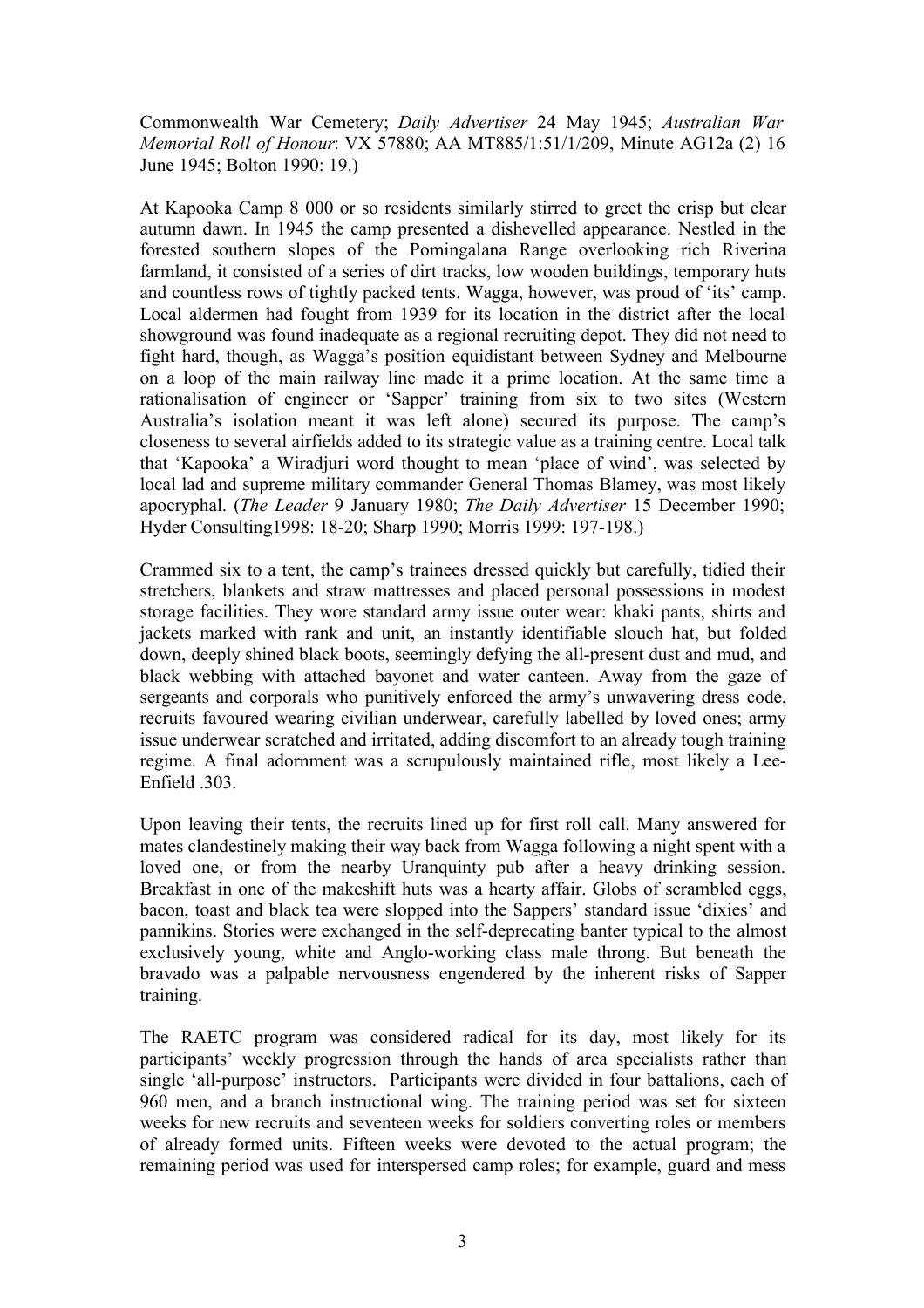duties. Based on British military engineering texts, with Australian modifications, the program demanded a recruit pass each section of training before proceeding to the next. At completion a recruit was regarded as 'draft priority one' and ready for despatch to one of a number of Pacific theatres, most probably the Borneo campaign where engineers featured prominently. Topics covered included regimental and weapons training, minefield, field defences and machines, camouflage, roads, airfields, and bridging. Week Four was devoted to demolitions. (Sharp 1990: 42; AA MT885/1:51/1/209, Exhibit C; Coates 2001: 280-284)

At 0825 the troops assembled for Monday Parade. This was a time for mapping the day's activities and reminding rank and file their responsibilities in what were potentially hazardous situations. Three squads, led by demolition area specialists Sergeant Pomeroy, Sergeant Tafe and Corporal Conwell, greeted their new charges for Day One of Week Four training. Warrant Officer II (WOII) Dodds, the acting Key Instructor, read all assembled the 'Standing Orders Demolition Area'. The orders required personnel to carry their rifles to and from the area, instructors to make clear safety precautions before beginning training, instructors to have absolute control over personnel, and instructors to manage carefully all explosives in their care, including their guarding in the absence of the squad from the training area. WOII Dodds then read the releases for the day: nine Sappers from Sergeant Tafe's squad and two from Corporal Conwell's were assigned other duties. The three squads of trainees and area specialists and their assistants then marched the mile or so to the Demolition Area, first with rifles 'at the slope', and after leaving the camp area less formally at 'trail'. (Sharp 1990: 43; AAV MT885/1:51/1/209, Exhibit B, and witness statement NX. 191935 WOII Dodds)

The Demolition Area is now a sheep paddock not far from Kapooka's main gate, but outside the camp's present boundary. It is still recognisable from old photos, particularly the gnarled and beautiful, but lonely, yellow-box eucalypt at its centre. Missing are the four dug-outs scattered across the paddock that served variously as shelters, training rooms and storage facilities. The dug-out Sergeant Pomeroy and his squad headed toward on that cold day measured about twenty-one feet long and nineteen feet wide. No more than seven feet high at its centre and tapering down at each end, it was more than half-buried in the local red clay. Supporting wall and ceiling timbers were made of rough sawn bush timber. A nine-inch opening around the structure at ground height allowed both light and air into the space. The roof of cement-coated hessian on arc-steel mesh was covered with a thick layer of dirt. Instructors and trainees entered the dug-out using steps at its northern end, not far from the yellow box. On the right was a large blackboard used by the instructor or his assistant. Sawdust covered the floor and trainees sat around the edges on old ammunition boxes. The area could accommodate up to thirty-five personnel. (author's site visit; AA MT885/1:51/1/209, Exhibit D.)

Sergeant Pomeroy and his assistant, the unusually tall Corporal Bill Cousins, began their work with their trainees at about 0900. Because of the cold weather they chose to conduct all training and introductory explosives handling in the dug-out, its construction providing a naturally stable environment. At 0915 Pomeroy would have heard the familiar sound of a large Ford truck lumbering its way into the area. It was driven by a member of the Australian Womens Army Service. Travelling in the truck was Sapper Musto, a storeman. It was his job to deliver to each dug-out one hundred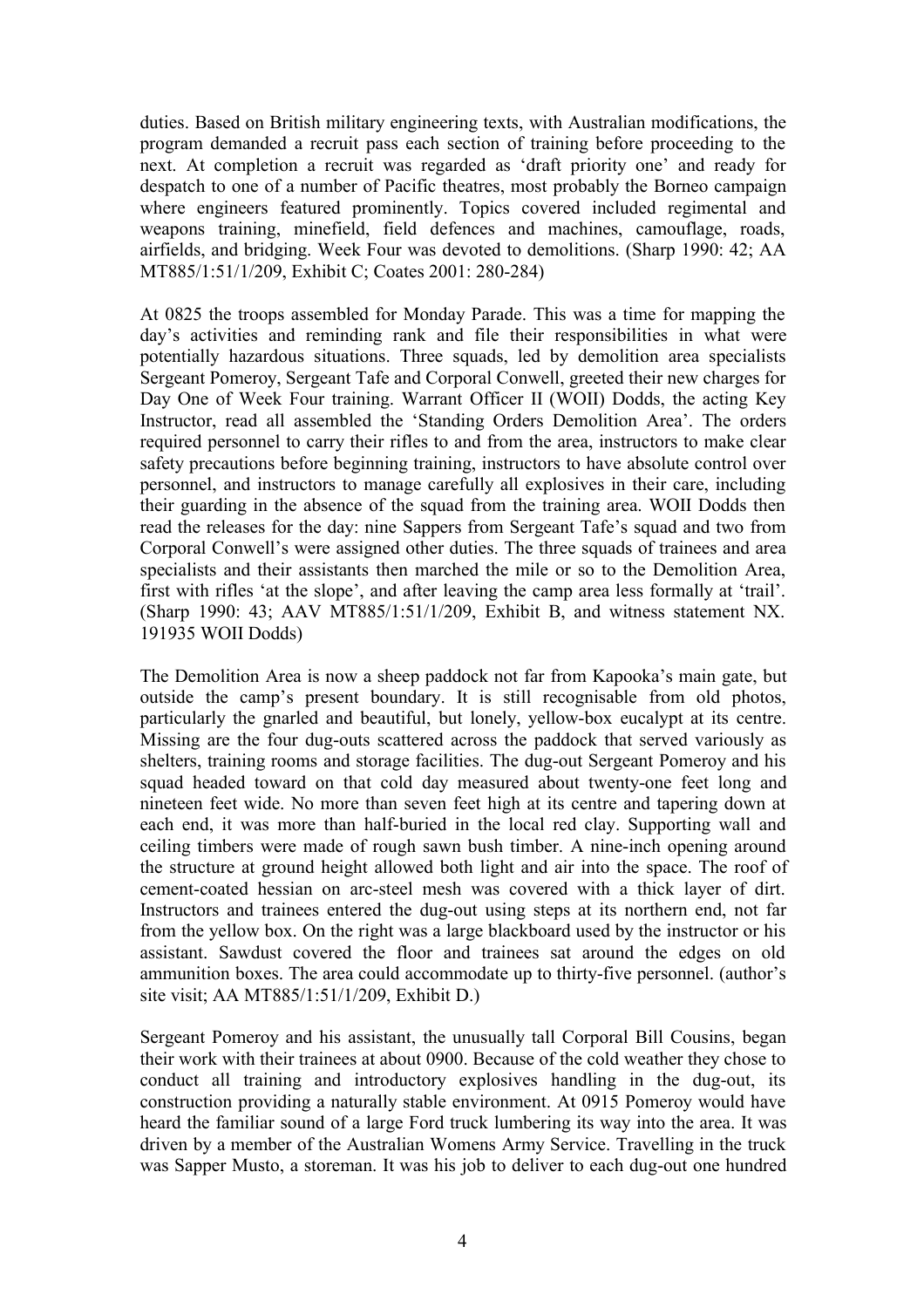pounds of Monobel quarry explosive, ten pounds of gelignite, a range of electric and safety detonators and about thirty-five feet of fuse. Pomeroy used his permitted discretion and placed the explosives, packed in several wooden boxes, in the dug-out not far from his right as he faced his students, rather than leave them outside guarded by two trainees, depriving them of valuable training time. (AA MT885/1:51/1/209, Exhibit D, witness statement NX. 89519 Sapper Musto.)

At 1100 Sergeant Kendall released most of his squad for guard duty and kept three back to prepare detonators for the scheduled Day One night exercise. As Sergeant Tafe similarly had only three of his original twelve trainees a suggestion was made that Kendall's and Tafe's men be sent to Pomeroy's dug-out, with one man staying with Kendall to help lay down wires for the night exercise. Kendall's two men would remain under his and Pomeroy's supervision and prepare the fuses in Pomeroy's dugout. WOII Dodds agreed to the suggestion. (AA MT885/1:51/1/209, witness statement NX. 143571 Sergeant Kendall, witness statement NX. 191935 WOII Dodds.)

## *Afternoon*

At 1230 the Demolition Area trainees stopped for a hot and nutritious lunch delivered by a purpose built truck equipped with a wood-fired boiler that water-heated field kitchen food containers. Trainees sat around, talked and smoked or played football. After lunch there was another Parade followed by physical training exercises. During this period six more men arrived to be assigned for training. Dodds sent three to Corporal Conwell and yet another three to Sergeant Pomeroy. This meant twenty-six recruits were now under Jack Pomeroy's care. (AA MT885/1:51/1/209, witness statement NX. 143571 Sergeant Kendall, witness statement NX. 191935 WOII Dodds.)

At approximately 1330 Kendall transferred Tafe's issued explosives close to the entrance of Pomeroy's dug-out. He then led his men into the dug-out, to the immediate left of the blackboard, and set them to work preparing the fuses. They used the explosives issued to Pomeroy. (AA MT885/1:51/1/209, witness statement NX. 143571 Sergeant Kendall.)

Pomeroy's men arrived at about 1430. According to Kendall's account, Pomeroy first said, 'We will now get on with the preparation of hand charges' and commenced the training session. In keeping with the suggested protocol Pomeroy would have demonstrated cutting and crimping safety fuse wire, attaching it to a detonator and then placing the detonator into a tennis ball-size plug of monobel. Only one trainee at a time would be permitted to repeat the demonstration under the strict supervision of either Pomeroy or Cousins. Sapper Allan Bartlett of South Australia, sitting in the far right corner of the dug-out, waited his turn. He noticed Corporal Cousins move to his right and pick up the fuses already completed by Kendall's men. Kendall had just left the dug-out to check the night exercise wiring work. Bartlett then turned to talk to one of his mates. (AA MT885/1:51/1/209, witness statement NX. 143571 Sergeant Kendall, witness statement VX. 106418 Corporal Holdsworth, inquiry questions directed to Sapper Bartlett; *Daily Advertiser* 22 May 1995.)

Kendall checked the electrical firing cable and found it to be sound. He then moved back to the dug-out, but decided not to enter immediately. He reached a point about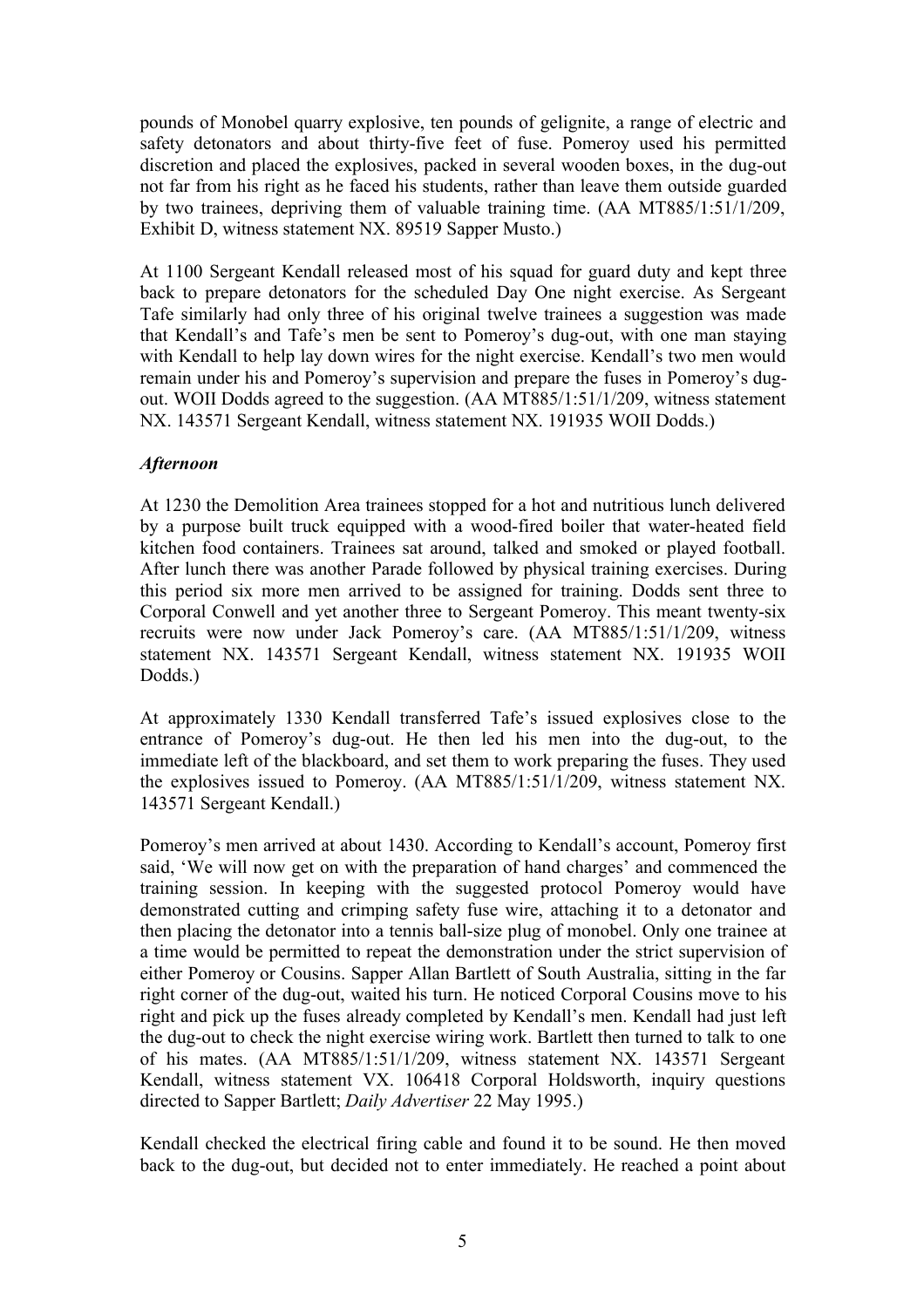seven yards from the entrance and suddenly felt enormous heat, heard a deafening sound and was propelled violently backwards the unmistakable force of a catastrophic explosion. He fell to the ground and noticed part of a body close to his left side. He also noted through the dusty haze that the roof of the bunker had collapsed. Sergeant Tafe, about 150 yards away, exclaimed surprisingly, 'sounds like a crater charge'. Sergeant McNabb, working with him, yelled, 'The dugout's gone.' Captain Merry, Officer in Charge of G Company and Captain-Instructor of the Fourth Week, on his way to the Demolition Area and about 800 yards away, heard the explosion and saw an unusual column of smoke and dust, but initially thought it was the result of some experimental work currently underway. However, on seeing Sergeant McNabb run towards him in an obviously distressed state, said to his driver, 'Hurry up, it looks as if something's wrong.'

In the following ordered mayhem twenty-seven personnel were removed from the destroyed dugout, plus the seriously injured Sergeant Kendall. Sapper Bartlett, burned and profoundly deaf, but alive, was embedded in the hard clay of the far wall, most probably surviving because of the shielding effect of his mates beside him. He was carefully excavated from the wall by Sergeant Tafe. Two of Bartlett's companions survived with him, but died later of their terrible injuries. The camp's three ambulances worked laboriously to ferry the dead and injured to the camp morgue and hospital. At 1600 Sergeant Sherwood of the Wagga police arrived, but soon left as under the National Security Regulations a civilian inquest was not required for an incident involving army personnel. Later, at 2000, death certificates were issued for twenty-six fatalities. Nineteen were identified by identity discs; the remaining seven, being unrecognisable, were identified through personal possessions, including wedding rings, dental records, and labelled clothing, including braces and civilian underwear. Pomeroy, one of the seven, was identified by his engraved watch; Cousins, another, by the size of his torso and bone structure. (AA MT885/1:51/1/209, witness statements, particularly NX. 143571 Sergeant Kendall, NX. 12713 Captain Merry, NX. 124393 Sergeant Tafe, VX. 81510 Captain Smith.)

### *Aftermath*

Two final stages closed the Kapooka Tragedy to national memory. On 24 May a mass funeral was held in Wagga Wagga that attracted national attention, partly because of the magnitude of the event and partly because of the publicised insensitivity of army censors to release the victims names until the evening of 23 May. Wagga's *Daily Advertiser* reported 'Men have been forbidden to mention the explosion. Many were very upset they could not let their relatives know they were safe.' A lorry of wreaths and four flag-draped semi-trailers carrying the coffins drove sombrely past half of Wagga's assembled 14 000 population. After separate denominational funerals, the coffins were lowered simultaneously into the prepared graves. The emotion of the event continues to reverberate in local folk memory, nearly sixty years later. (*The Daily Advertiser* 24 May 1945; Morris 1999, p. 209).

From 23 May – 1 June 1945 a military Court of Inquiry presided over by Brigadier A. M. Forbes met to unravel the causes of the explosion and apportion blame, if any. The exhaustive process involved the preparation of statements and witness crossexamination (Bartlett was spared most of this because of his injuries). Two of the remaining dugouts were blown up to test separately the effects of monobel and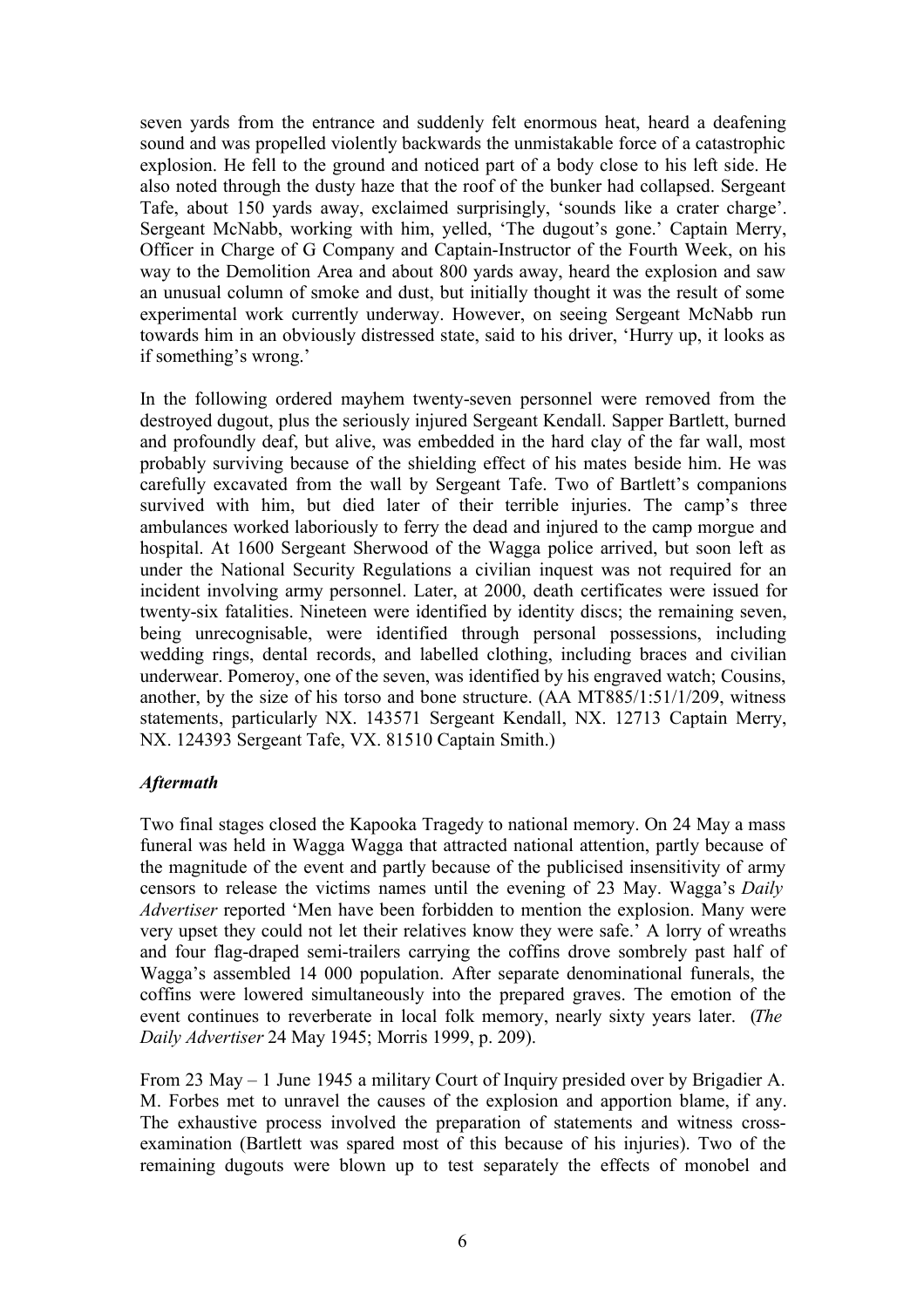gelignite, concluding that either explosive alone was more than enough to kill those present. At the end of the inquiry the Court surmised that the accident most likely occurred after Bill Cousins picked up the charges being prepared by Kendall's men and moved to place them next to the explosives on Pomeroy's right, and tripped in the process, bringing the fuses in direct contact with the opened explosives, the only way they could be ignited. It was against all regulations to store charges next to opened or unopened ordnance. It was also found unusual that Pomeroy elected to store the explosives in the dug-out. The day was cold but not wet, the usual circumstance for storing explosives underground. In a post-inquiry Department of the Army minute, Brigadier A. G. Torr, on behalf of the Major General Engineer in Chief, ordered that in any dugout or confined space only one type of explosive work should be conducted at a time, and that in a dugout or confined space containing more than three men and a quantity of explosives exceeding one pound, there should not be any stored detonators. He emphasised, however, that though these precautions were covered in the extant proceedings, they should nevertheless be brought to the attention of the RAETC. It appears, then, that an accident waiting to happen, whether or not because of loose training protocols (for example, Pomeroy's discretionary power) became just that, a blameless accident. Perhaps an earlier minute would have prompted RAETC educators to sharpen their protocols, preventing the tragedy? (AA MT885/1:51/1/209, Minute DE 26 June 1945, Minute AG12A(2) 18 July 1945.)

### **History or heritage?**

As far as the author is able to ascertain, there has been no previously published detailed account of the Kapooka Tragedy. The official history of World War II (Long 1973) makes no mention of it, nor does the recently published *Australian Centenary History of Defence (*Dennis and Coates 2000). And, though the incident lives on in local folk memory and in the minds of the victims' families (*Daily Advertiser* 22 May 1995), it has disappeared altogether from national memory. The only monuments to it are a mouldering plaque at the site, now privately owned and locked to the public, and a modest memorial at Wagga Wagga's war cemetery. The Kapooka Tragedy, it appears, is not mentioned in the same breath as Ken Inglis's tribute to war memorials as 'sacred places', grand and eloquent tributes to those who paid the ultimate price for the preservation of nationhood (Inglis 1998). Rather, the Kapooka Tragedy seems to occupy a space in what may be called Australia's hidden history of shame. Accidents, then, ought not to be remembered as they fail to add value to the national heritage.

In many ways, though, it is the Kapooka Tragedy's consignment to quiet oblivion that is its legacy to understanding the unfolding of historical memory. The process of popular and institutional 'forgetting' suggests conversely that 'remembering' must be actively constructed through time. Often distorted for particular contemporary institutional purposes, preserved 'remembering' often assumes the mantle of 'heritage'. There must, therefore, be 'value' in 'dragging up the past'. This contrasts with 'history', or the critical understanding of the past through rigorous interrogation of extant sources, whether preserved in documents or living memory. The heritagehistory tension is nicely captured by Graeme Davison (2000), and David Lowenthal (1996) who writes:

[Heritage] is a jumbled, malleable amalgam ever reshaped by this or that partisan interest. Flying in the face of known fact, it is opaque or perverse to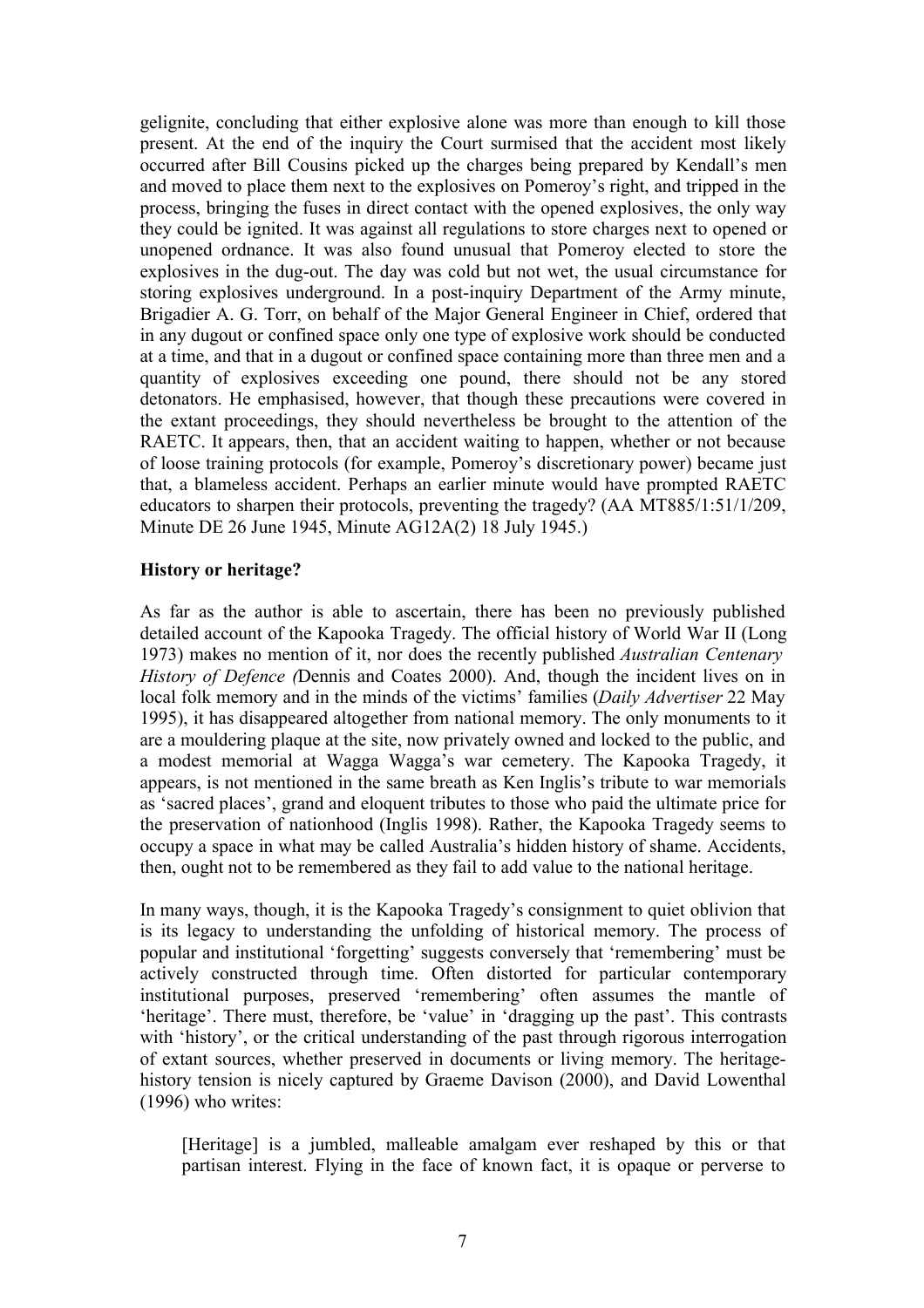those who do not share its faith. Those who do share it, though, find heritage far more serviceable than the stubborn and unpredictable past revealed by history. Such an unrevised past is too remote to comprehend, too strange to be exemplary, too regrettable to admire, or too dreadful too recall. It may also be too dead to care much about (p. 147).

From another angle the work of Luisa Passerini (1992) further captures the manipulation of memory over time. In her work on 'totalitarian' memory she argues that all subjective memory is exposed to the contemporary 'cult of consensus and authority' that filters and obscures that which is not deemed wholesome for the polity, mainly 'through unperceived structural violence that shapes ideologies, values and dependencies (p. 8).' Memories, then, without continual personal and institutional validation, soon slip and are 'consigned to the past'.

In 2003 the Kapooka Tragedy does indeed appear to be a matter of history rather than heritage. This is a shame, as the Kapooka victims ought to occupy a worthy place in popular memory, and their fate ought to remain a lasting lesson in the vicissitudes of war. But, given *its* popular 'forgetting', what other events have we consigned to historical oblivion? This remains the task of the vigilant historian.

## **Conclusion**

So, are these thoughts relevant to the place of history in adult and vocational education and training research? The Kapooka Tragedy, as demonstrated, has value in itself as an example of heritage-in-action, but undistorted except through the subjective lens of its narrator. Similar stories, maybe less dramatic, must lay undetected in archives and living memory.

Perversely, then, the author is arguing for the legitimation of a meeting point between history and heritage. Through historical research and active intervention in contemporary adult and vocational education and training debates, the historian ought be able to remind those locked in the present that the discipline does indeed have a past that informs practice. Perhaps this can be best represented as 'historical memory' rather than the tainted concept of heritage. Further, the historian's task remains to interrogate vigorously and bring to historical memory those traditions and heritages quite unconsciously informing practice. But that is the subject of a further paper.

## **References**

**Note:** This preliminary stage of the Kapooka Tragedy project was funded through a grant from CSU's Group for Research into Employment and Training (GREAT), now merged with the Centre for Research into Professional Practice, Learning and Education (RIPPLE). The author would also like to acknowledge the assistance of the Wagga Wagga and District Historical Society Inc., Sergeant Cameron Jamieson, former curator of the Kapooka Historical Collection, Kapooka Army Recruit Training Centre, Mr Christopher Brophy, Consulting Mining Engineer, and Mr Des Sirkitt of Sale, 1945 Kapooka Camp graduate, for helping piece together the Kapooka Tragedy (some unacknowledged details derive from these sources).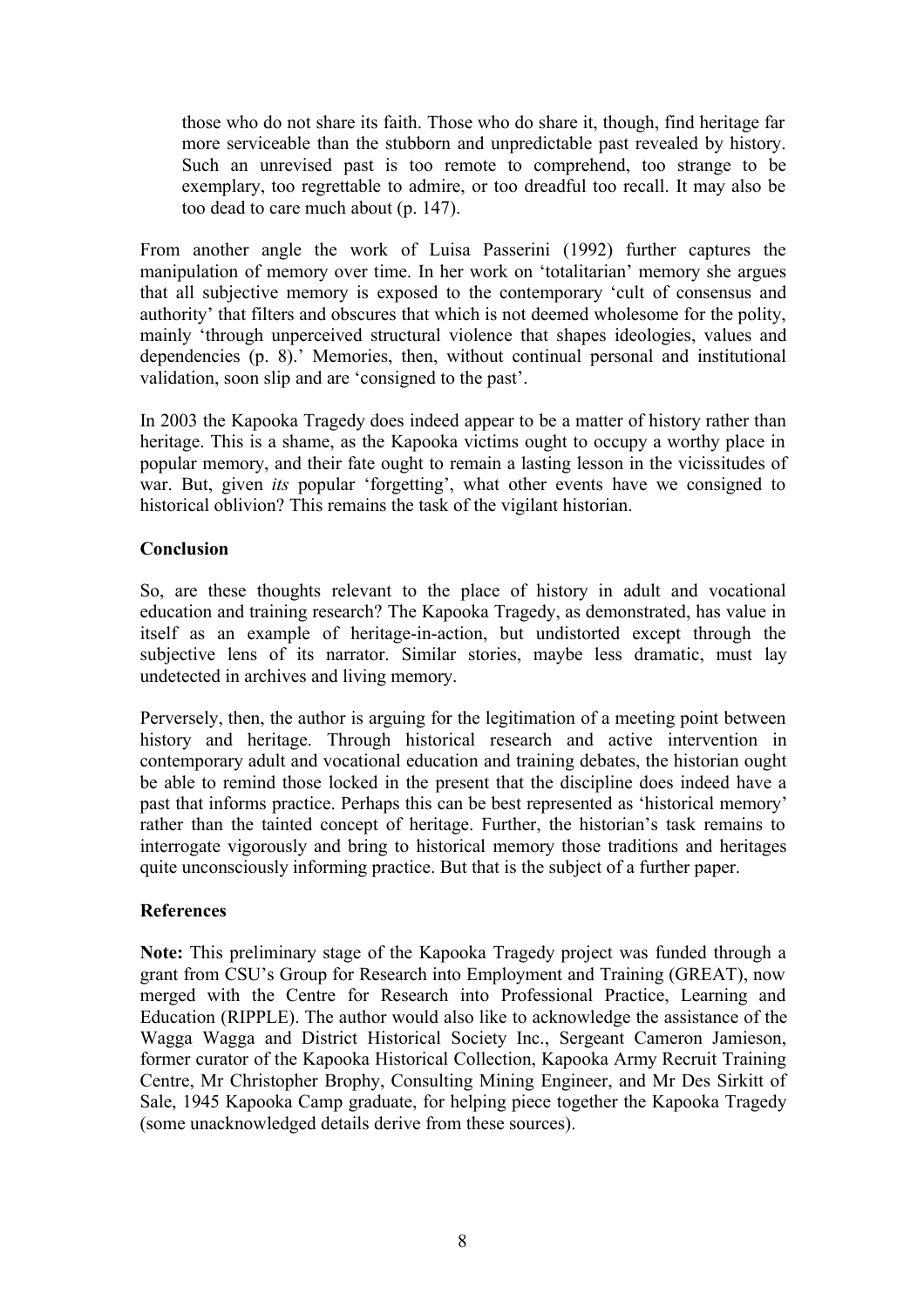#### **References**

#### *Primary source material*

- Australian Archives, Victoria. Series MT885/1, File number 51/1/209 [The Kapooka Explosion Inquiry 1945 and related papers]. Department of Army, Army Headquarters, General correspondence relating to personnel 1943-1951. [Summarised in-text as AAV MT885/1:51/1/209]
- Australian War Memorial. *Australian War Memorial Roll of Honour*. Australian War Memorial, Canberra.

*Daily Advertiser* (Wagga Wagga) (1945-1995).

*The Leader* (Wagga Wagga) (1980).

#### *Secondary source material*

- Bolton, Geoffrey (1990). *The middle way*. The Oxford History of Australia, Volume 5. Oxford University Press, Melbourne.
- Boughton, Bob, Brown, Michael, Merlyn, Teri, Rushbrook, Peter (2003). Constructing the good worker: a dialogue in progress. Workshop presented at the *AVETRA Conference*. Australian Technology Park, 9-11 April.
- Boughton, Bob, Brown, Michael, Merlyn, Teri, Rushbrook, Peter (2002). Constructing the good worker: a dialogue in progress. Paper presented to the *International Post-compulsory Education and Training Conference*, Park Royal Hotel, Gold Coast, Queensland, 2-4 December.
- Brown, Michael and Rushbrook, Peter (1995). Bringing in the operative: Case studies in work-based training and micro-economic reform. In Fran Ferrier and C. Selby Smith (eds). *The economics of education and training 1995*. Australian Government Printing Service, Canberra.
- Clark, Manning (1975). Writing history in Australia. *Historical Studies*, 16:64.
- Coates, John (2001). *An atlas of Australian wars*. The Australian Centenary History of Defence, Volume 5. Oxford University Press, Melbourne.
- Davison, Graeme (2000). *The use and abuse of Australian history*. Allen & Unwin, Sydney.
- Dennis, Peter and Coates, John (eds) (2000). *The Australian Centenary History of Defence* (five separately published, titled and authored volumes). Oxford University Press, Melbourne.
- Hyder Consulting (1998). *Kapooka Military Area Resource Assessment*, n.p. (Kapooka Army Recruit Training Centre Library).
- Inglis, K. S. (1998). *Sacred places: War memorials in the Australian landscape*. The Miegunyah Press, Melbourne.
- Long, Gavin (ed.) (1973). *Australian in the War of 1939-1945* (22 volumes). Australian War Memorial, Canberra.
- Lowenthal, David (1996). *Possessed by the past: The heritage crusade and the spoils of history*. The Free Press, London.
- Morris, Sherry (1999). *Wagga Wagga: A history*. Bobby Graham Publishers, Wagga Wagga.
- Passerini, Luisa (1992). *Memory and totalitarianism.* Oxford University Press, Oxford.
- Rushbrook, Peter (2003, forthcoming). Policy, practice and the shifting construction of paraprofessional education and training in Victoria, Australia 1957-1975.